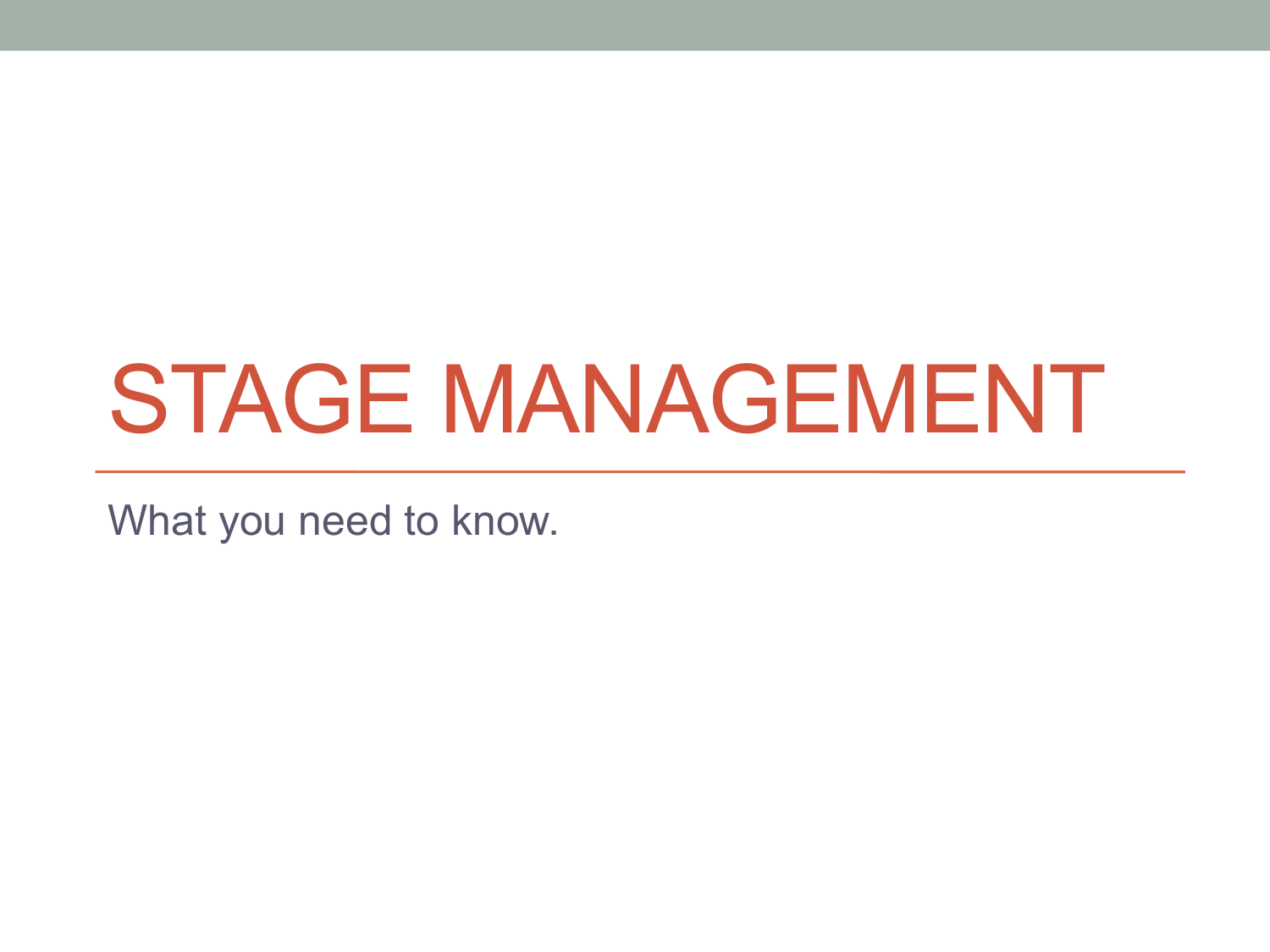# What does a stage manager do?

- 1. Call rehearsals
- 2. Assemble and maintain a prompt book
- 3. Work with the director and other heads
- 4. Assume the responsibility of form and discipline.
- 5. Maintain artistic intention of directors
- 6. Keep records
- 7. Does not include moving set pieces or running box office.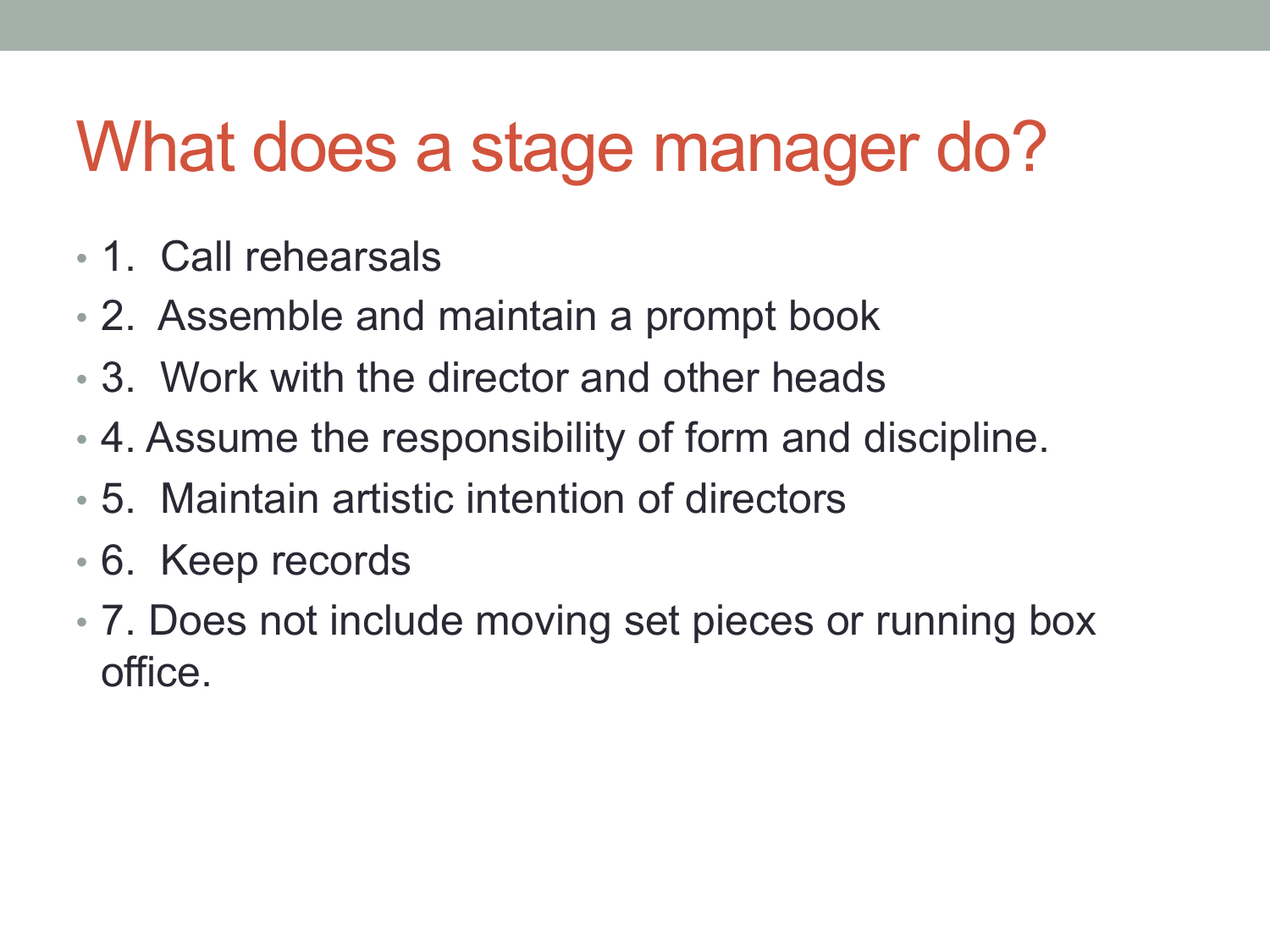### What is a stage manager?

• A stage manager is a **leader**, who is **self-motivated** and **even tempered**, with the ability **to anticipate** and **ada**pt to constantly changing conditions. Stage managers are **dedicated** to and **responsible** for every aspect of their productions without losing **their sense of humor**. They provide an **efficient** and **organized** work environment while remaining **empathetic** to to the people and the process. And finally, stage management is art. A stage manager is as **creative** and any other member of the production.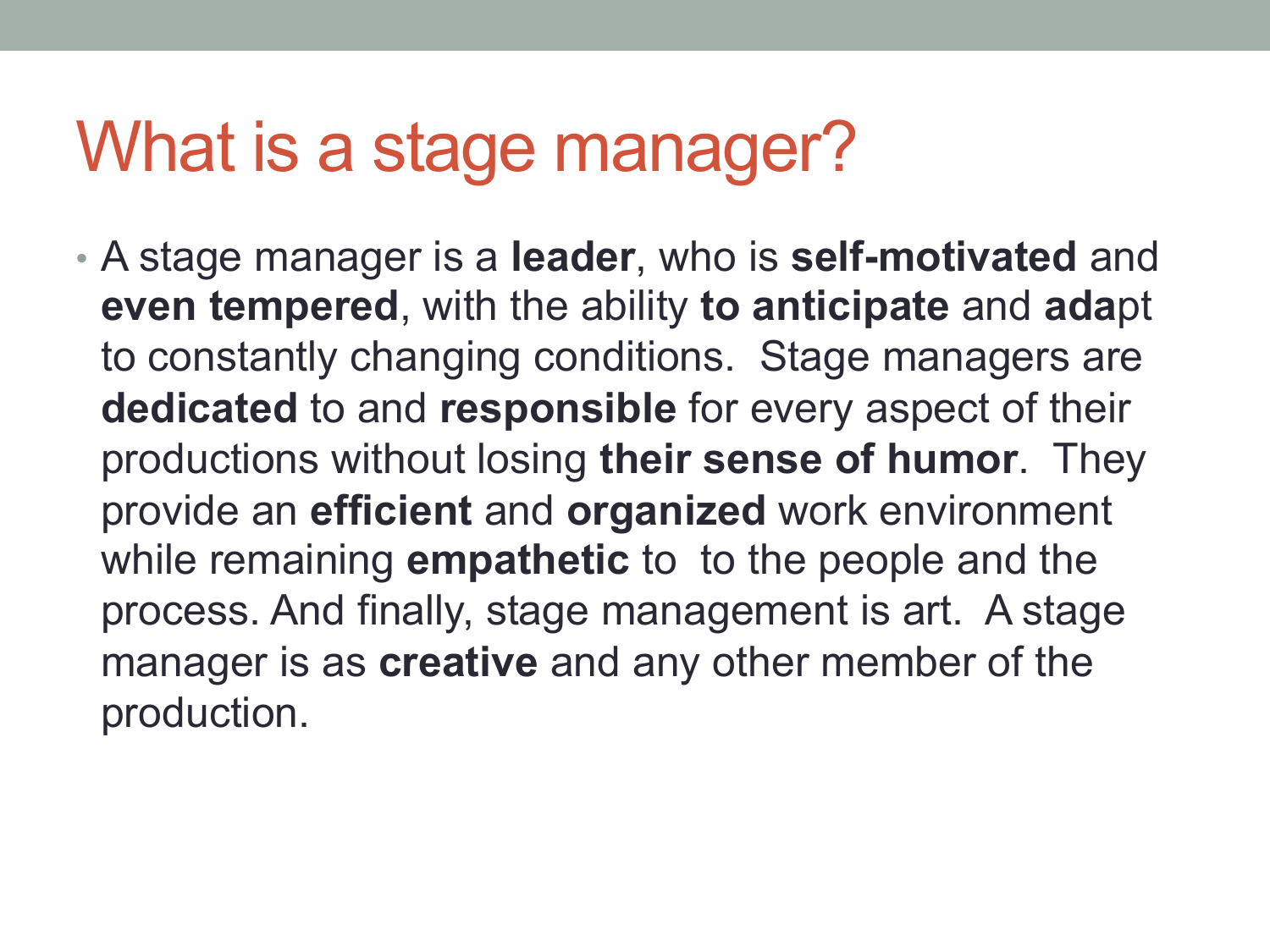### Stage managers role simplified

• The stage manager should be involved in the production before auditions even begin. The stage manager is at the center of making sure everything runs smoothly from the director, the technical director, the designers, the actors and the technicians. Communication, organization and collaboration are essential in the stage manager's role.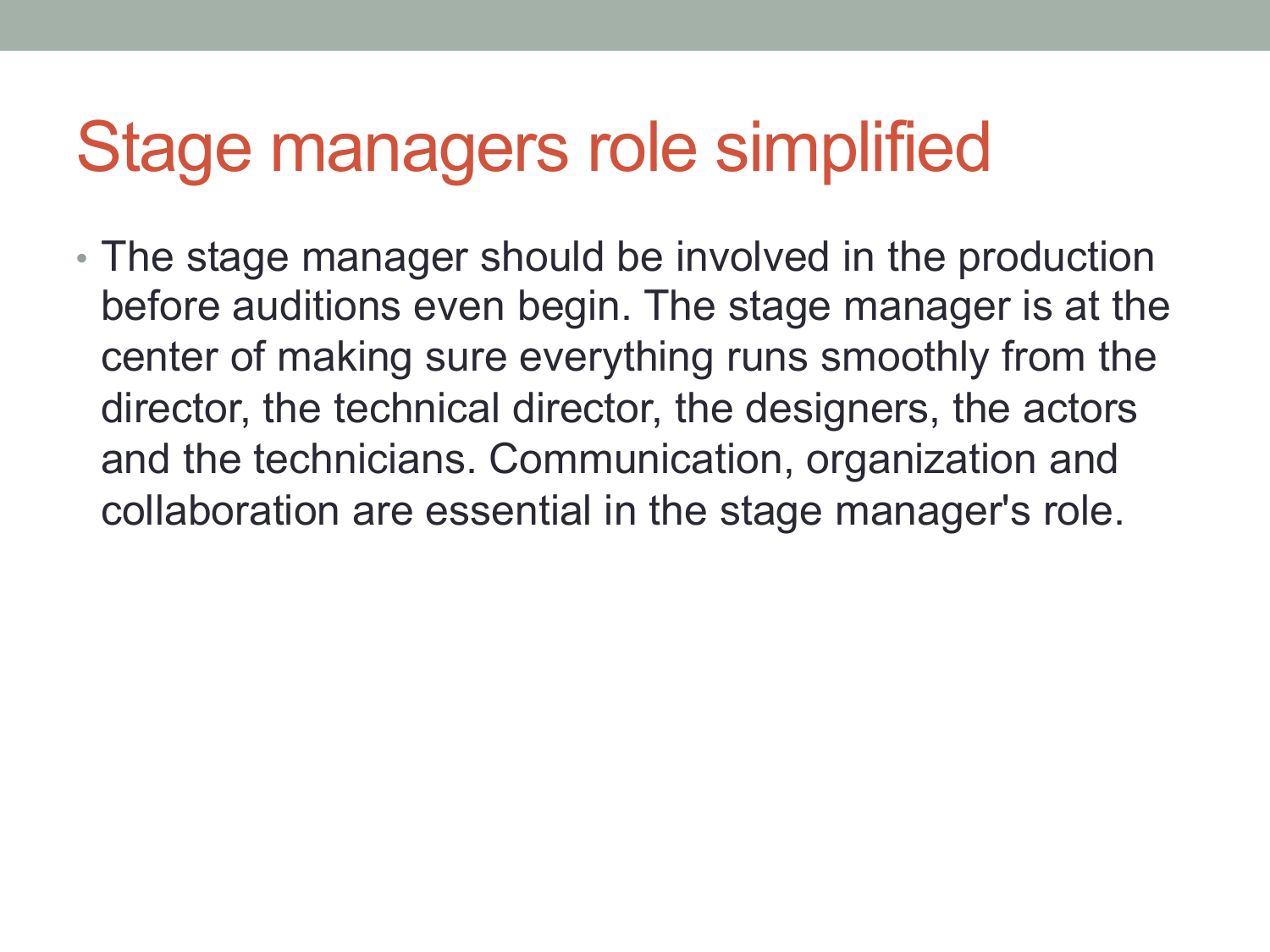### Pre-Production

- Two components: Research and Planning and **Organization**
- Must be prepared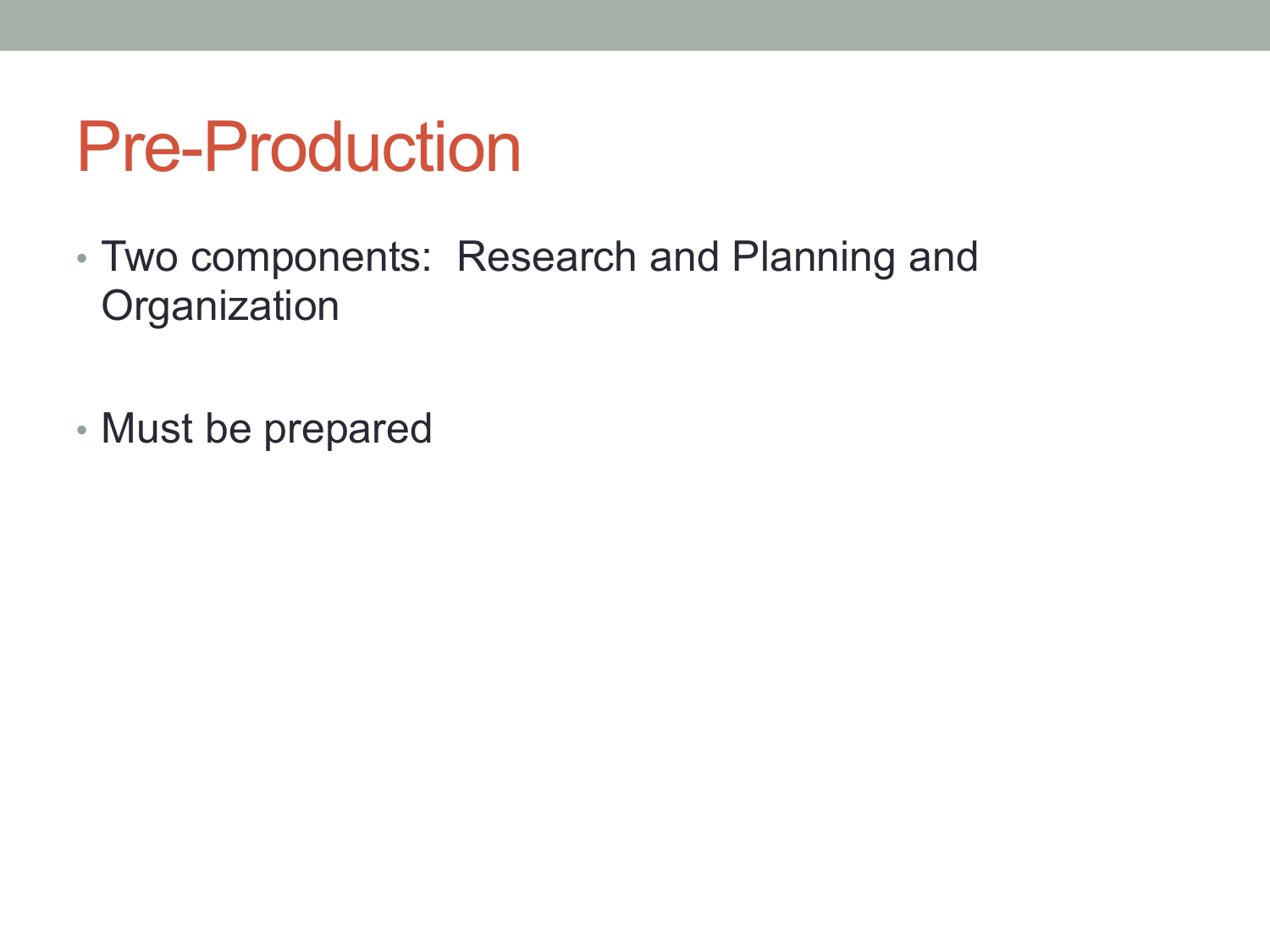#### Research

- 1. First read for pure enjoyment
- 2. Make a new book each time, short cuts do not work, the book should be made for the show
- 3. Two options, or could do both. Five detailed readings, scenery, lights, sound, costume, properties. Or complete a production analysis.
- Know center stage, upstage, downstage, stage right and stage left
- Scene breakdowns
	- Act/Scene
	- French
	- Song for musicals
	- Ranged breakdowns that make sense for the show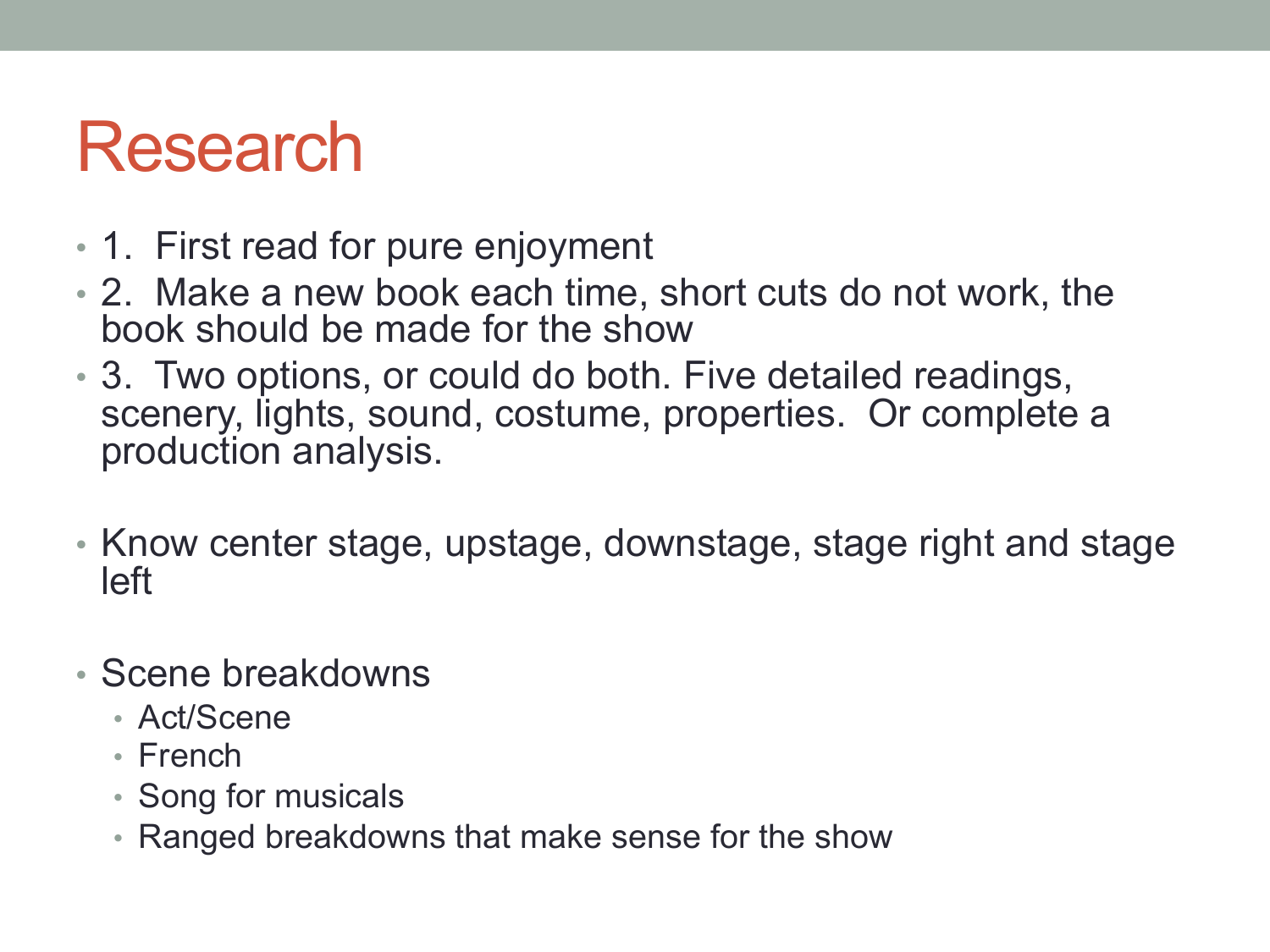### The production analysis

- This is a useful tool, a lot of work, but useful.
- Broken down by either french scene, song, act/scene breakdown, or one that makes sense for your show.
- Broken down in an organized and easily readable chart.
- Covers notes on
	- Act/Scene
	- Page
	- Setting
	- Cast
	- Action
	- Set
	- Lights
	- Sound
	- Props
	- Costumes
	- Special Effects
	- Song (in musical)
	- Special Notes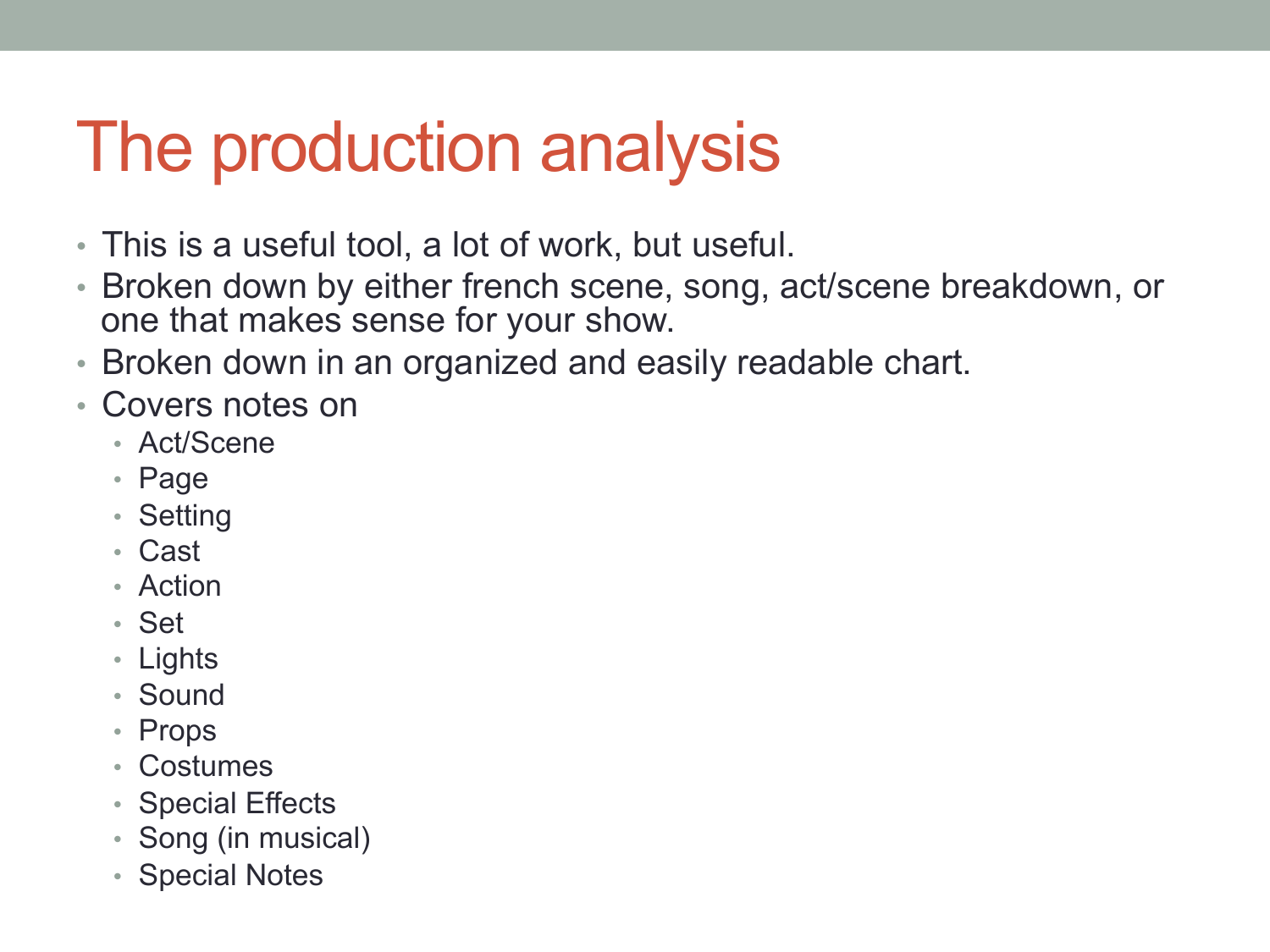# Production Meetings

- Set standard and regular production meetings. The first meeting should happen before auditions when the design team is put together. This meeting is essential for communication between designers and getting them in line with the vision of the director.
- Should include
	- Director
	- Technical Director
	- Stage Manager (and assistants)
	- All designers, lights, sound, costumes, scenic, props, other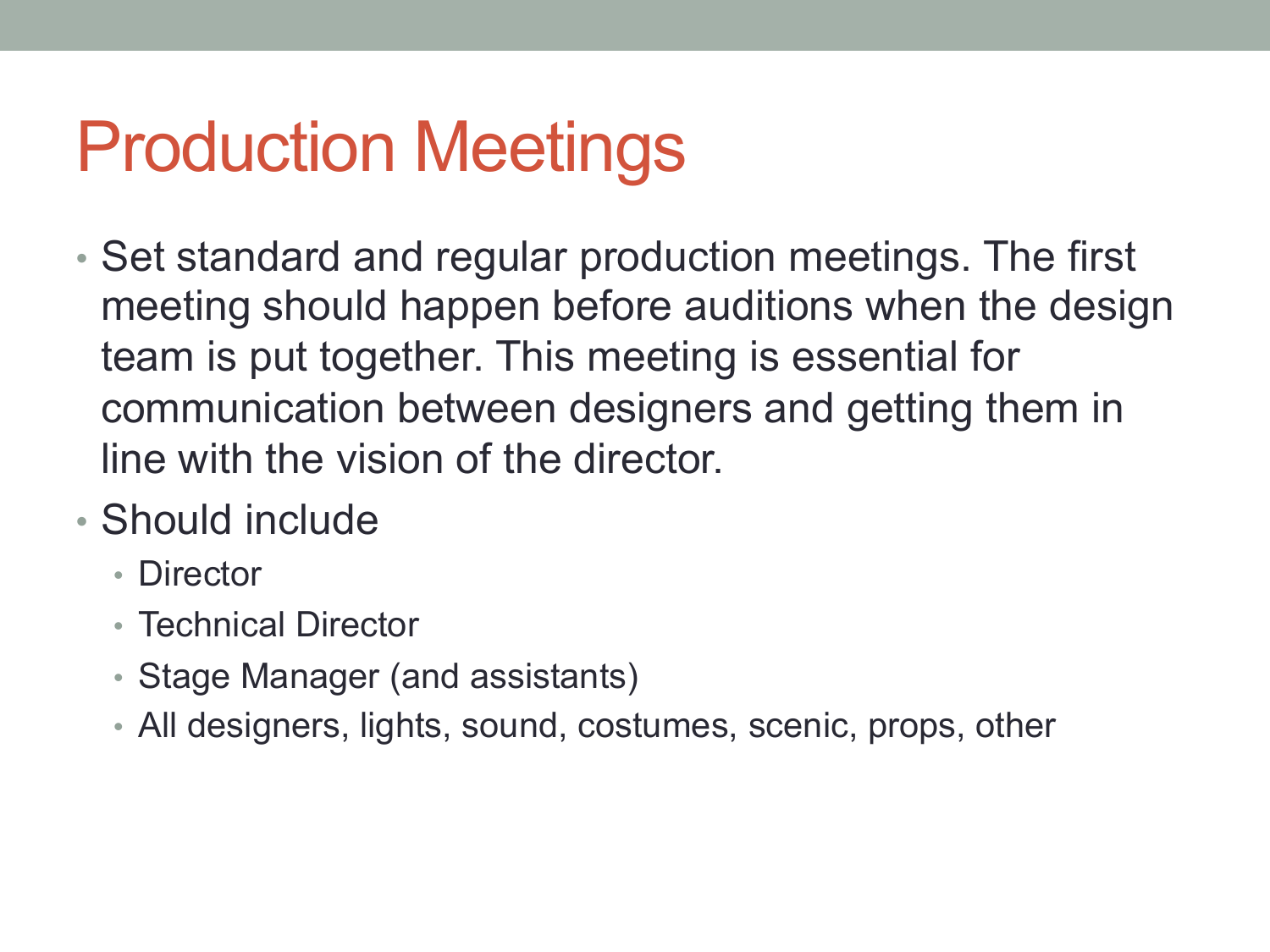### **Auditions**

- Run auditions as professional and organized as you can. The director should focus on casting, not on running the auditions. Actors also should focus on the actual auditions, not information they are trying to find out, make it easy for them.
- Make sure you and your director have made an audition contract for the actors and technicians. You can create an audition form on paper (template provided) or you can create one on Google forms. The same can be done for an audition sign up.
- The stage manager should be the first person an actor sees and should be completely organized. Make sure any system you use works for the actors, the director, and you. If you have an assistant stage manager, this is a good time to divide and conquer to make sure everything is done smoothly and accurately.
- When it comes to auditions and callbacks, make sure you know what your director wants from the actors and try to make that happen.
- Create a contact list during the audition process, that way when it comes time to contact the cast, you already have it done.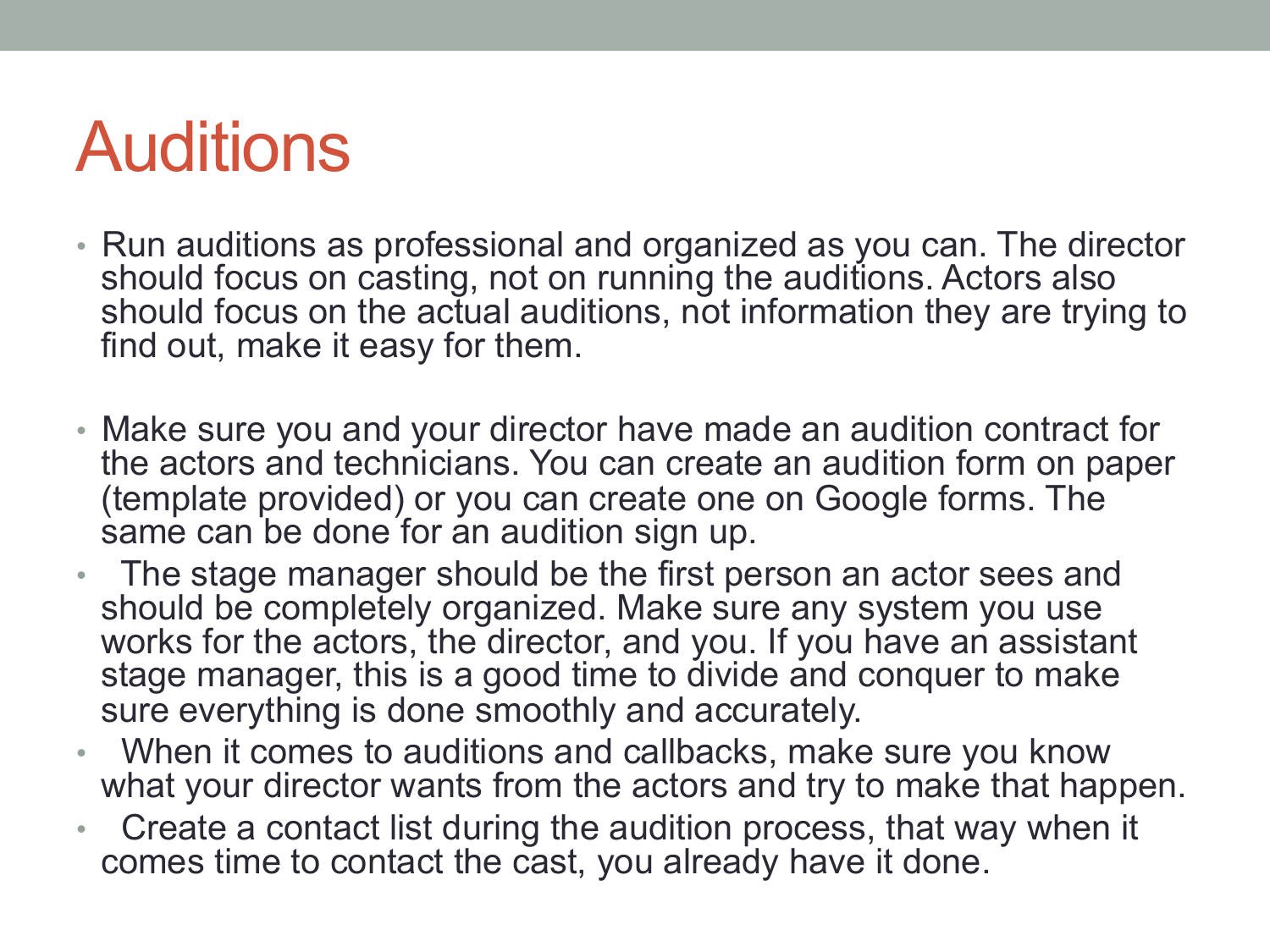### Design Charts/breakdowns

- Each has its own
- Page number, act/scene, scenic element, notes
- Page number, act/scene, lighting element, notes
- Page number, act/scene, sound element, notes
- Page number, act/scene, property element, notes
- SAMPLES ARE LOCATED ON THE WEBSITE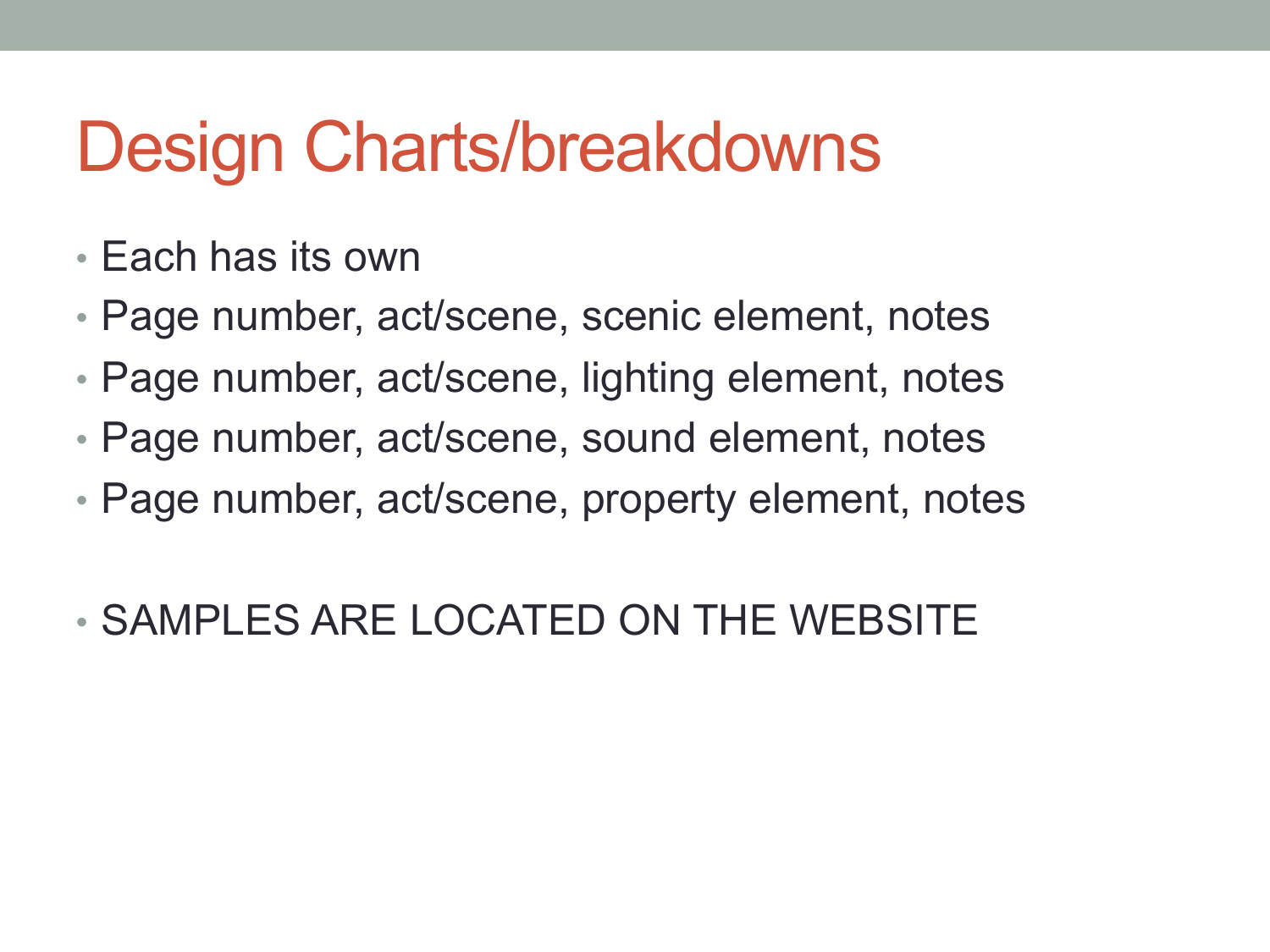### Production Book

- Prompt script
- Plots and schedules
	- All preliminary designs, scenic breakdowns, entrances and exits, pronunciation guide, facts and figures, contact sheets, ground plans, sections, costume sketches, costume plots, light plots, instrument schedules, sound plots, preset sheets, calendars, rehearsal and performance schedules, due dates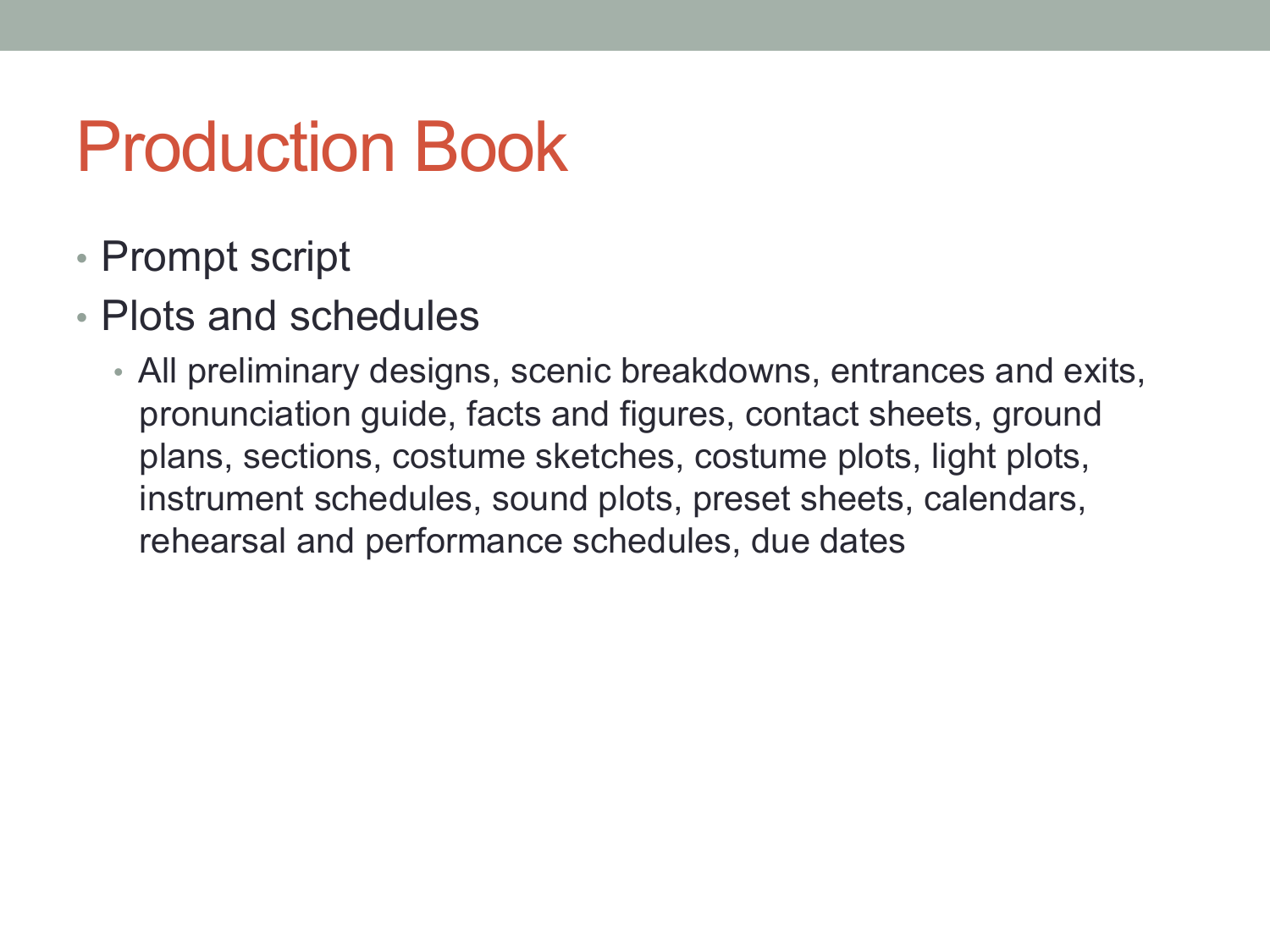# The Rehearsal space

- Spiking
	- Always spike upstage corners
	- Use different color tapes for different scenes
	- Label tape marks
- Rehearsal Furniture
	- When possible, get furniture on stage as soon as possible, Sometimes it may not be what you use, but it is good to put someone in place.
- Rehearsal props and costumes
	- It is good to get a feel for props. It also makes actors get off book faster.
	- Actors need to get used to shoes, skirts, hats, and other items as soon as possible, it may not be the actual costume, but it helps.
- The stage managers kit, a lot of items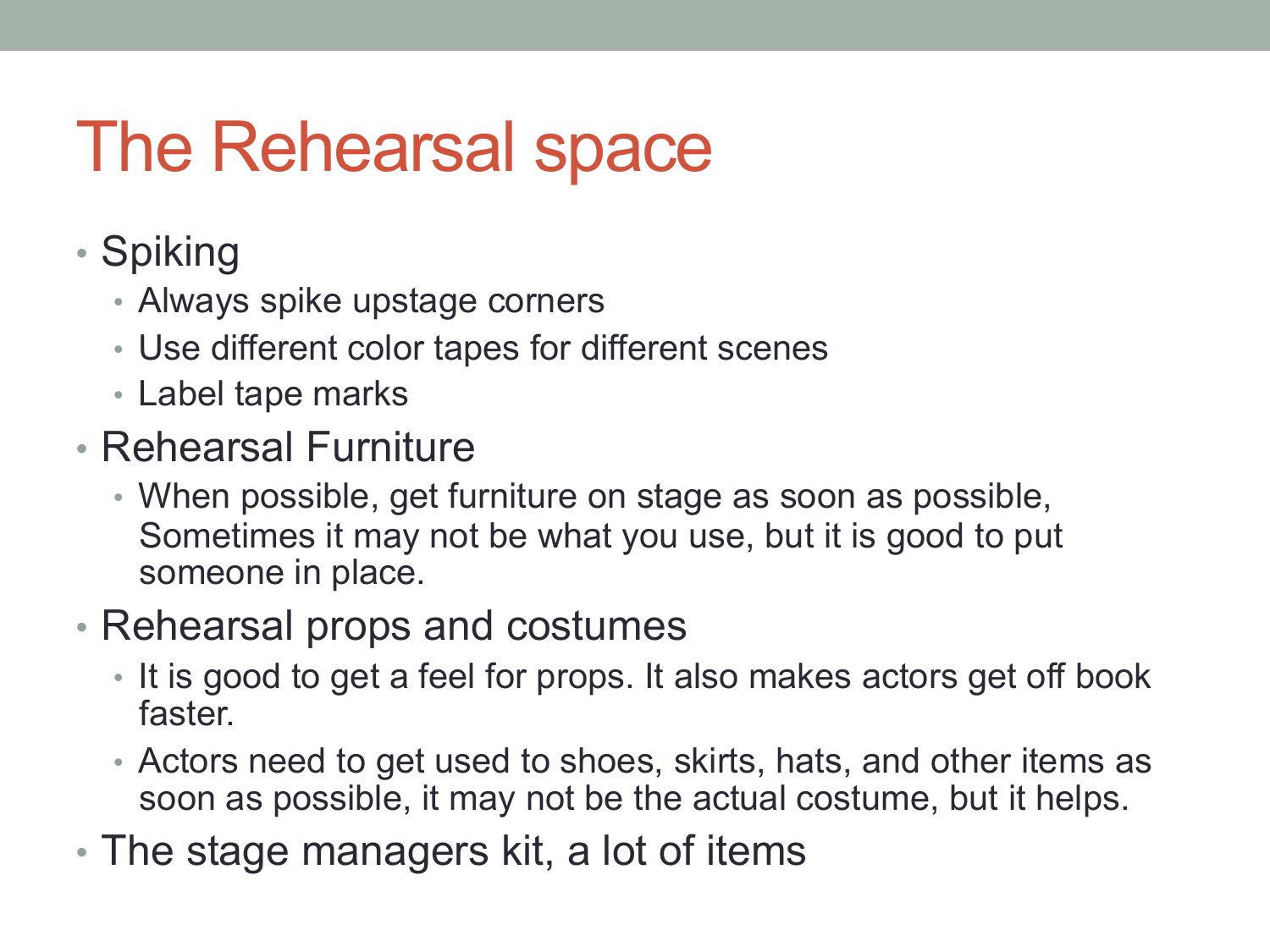# Rehearsals

- Calling
	- Start times
		- Start on time
		- Warm ups are a good idea, encourage director to do it
	- Breaks
		- Breaks are helpful, professional theatre requires them.
		- Keep them concise, start back on time
	- Notes
		- Notes should either be part of the scheduled time or given its own (also scheduled time)
	- Finish time
		- Finish on time.
- Managing
	- Be on time
	- Document
	- Be professional
	- Lead by example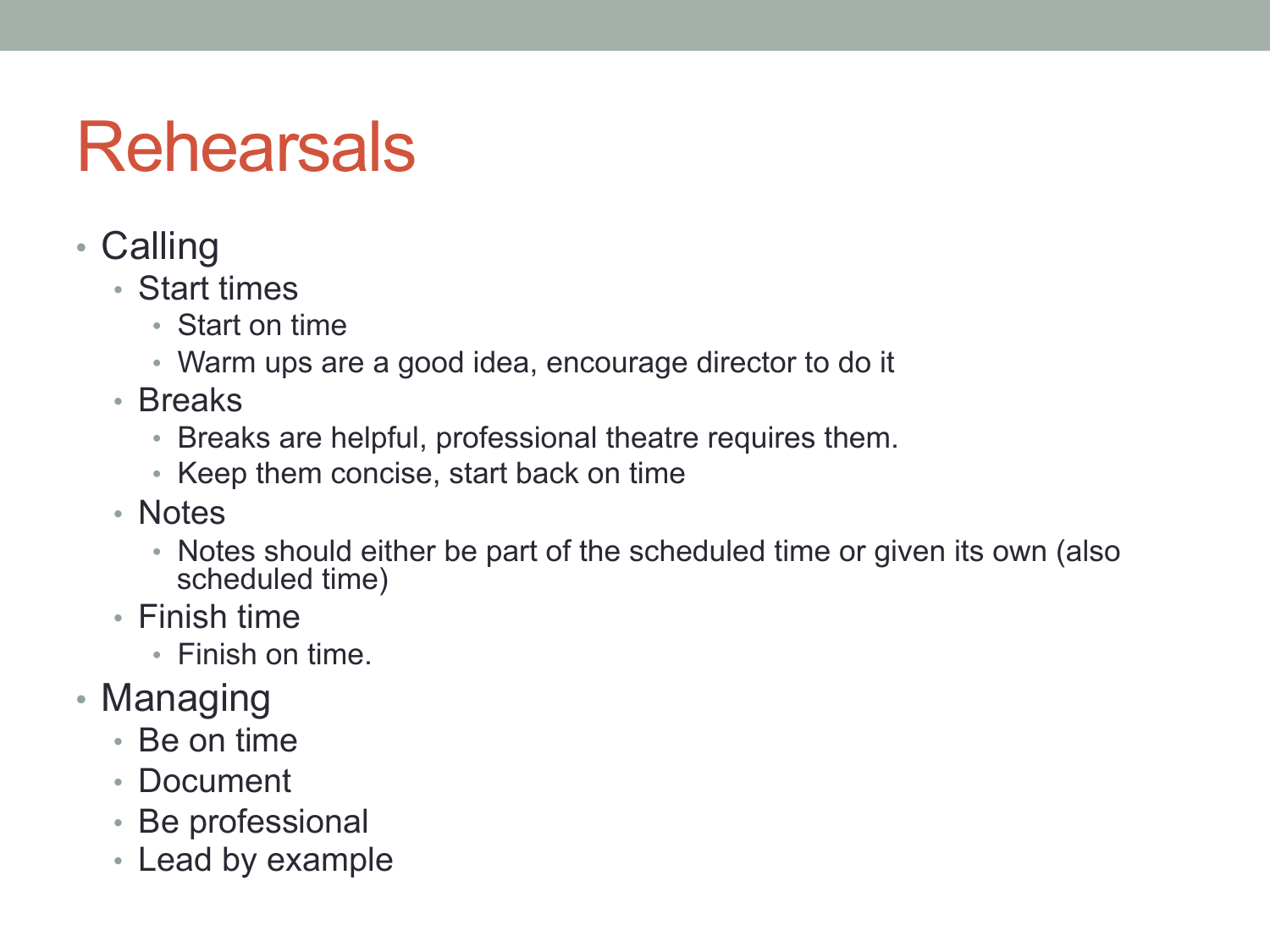# First Read through

- Make sure the full cast is there
- Make sure everyone is introduced
- Make sure a clear hierarchy is established, not to be bossy, but so people know who they can go to for help
- Make sure your director and you are on the same page as to rules for the read-through. What do they want out of the day.
- Make sure all contact information in collected and recorded.
- Establish a group communication
- Establish callboard and rehearsal expecations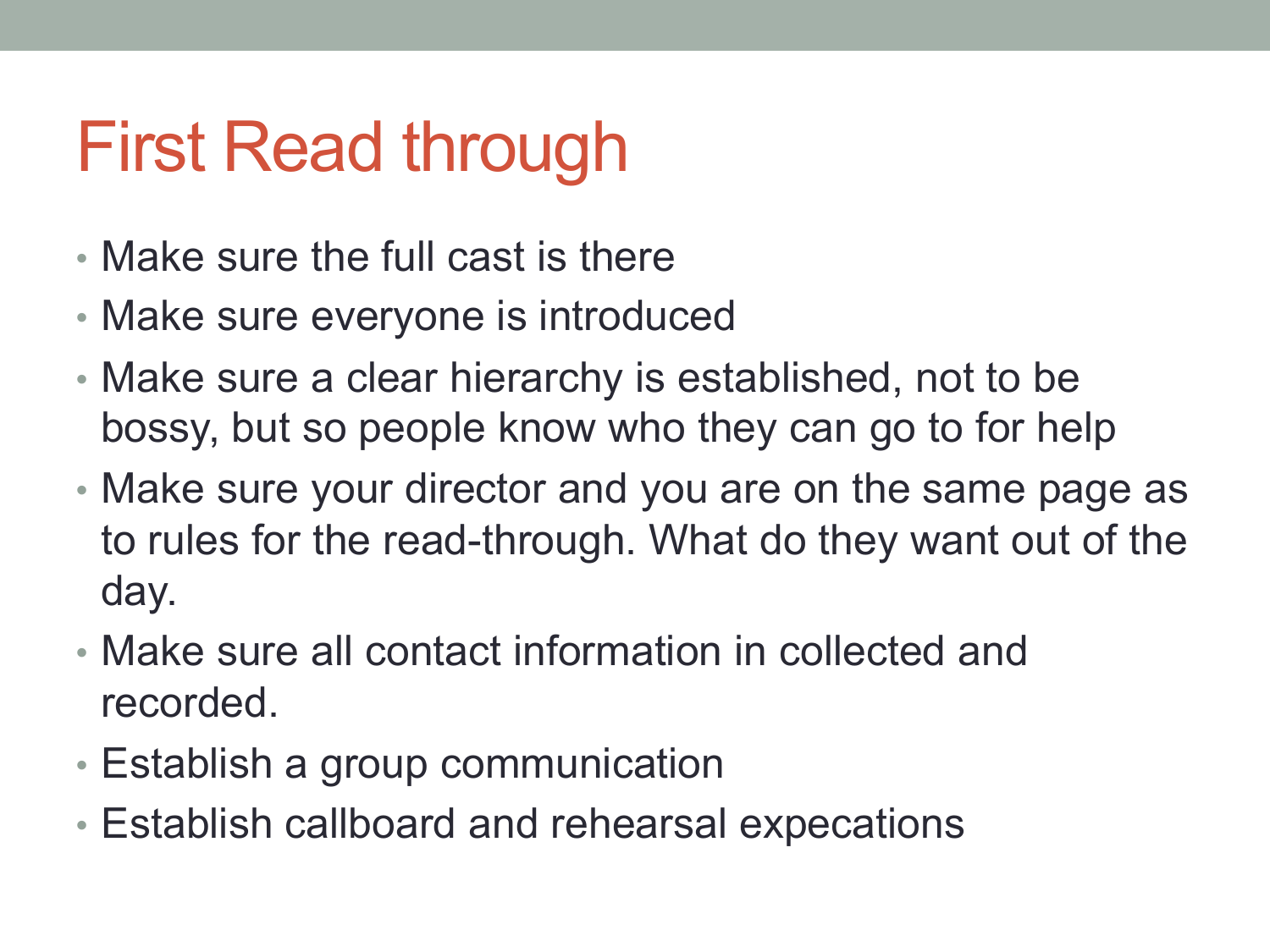# **Scheduling**

- Have an established calendar
- Who is called when? Be clear
- Make sure there are paper copies and digital.
- Changes in scheduling should be given with advance notice. Actors are busy. Don't say, you're now called tomorrow and penalize and actor if they cannot be there if they were not always called.
- Try not to waste someone's time, they will appreciate it.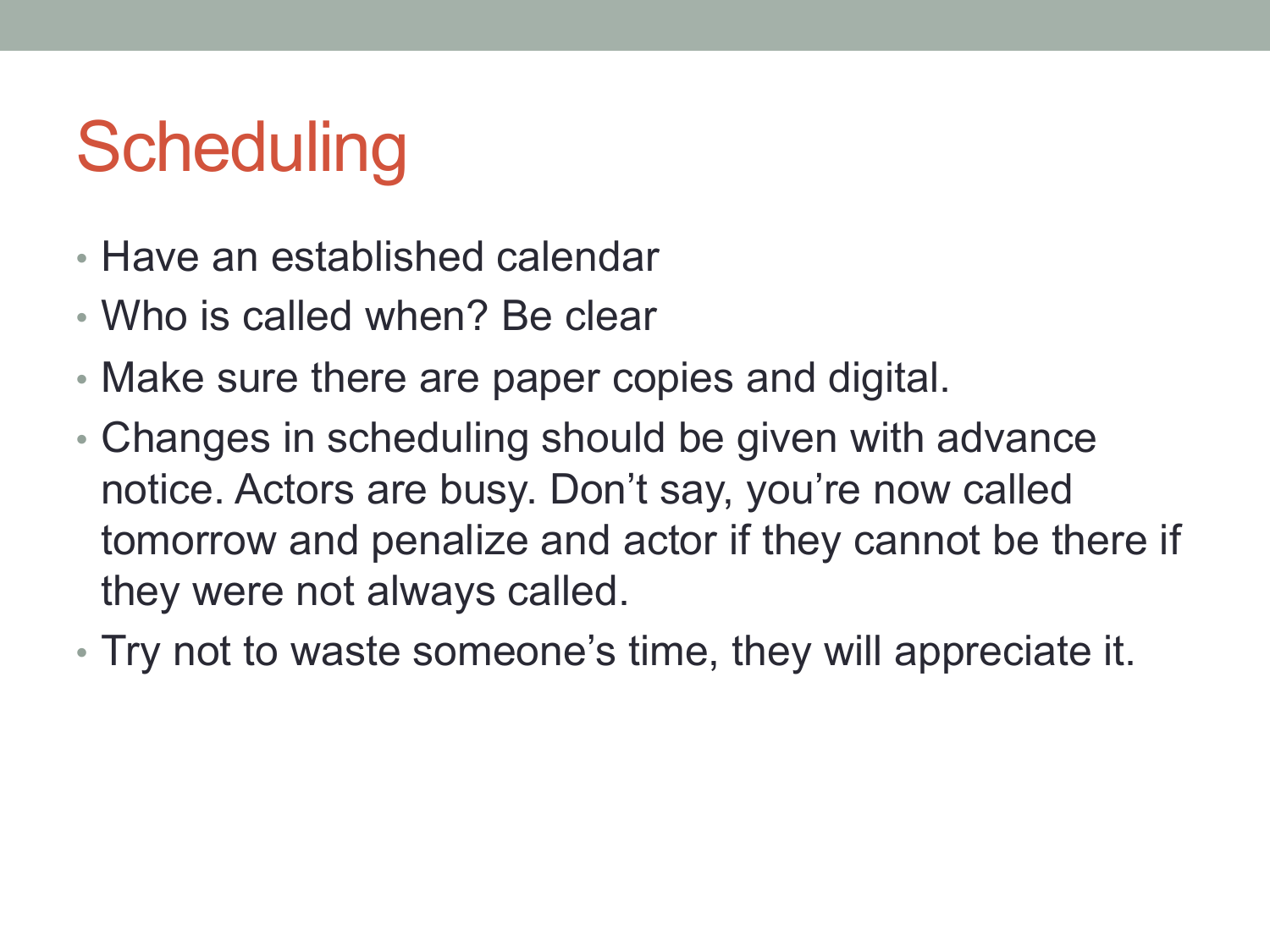# **Blocking**

- Blocking is the process of telling actors where to go and how to get there.
- Two methods, short hand and diagramming
	- Shorthand

Make a character key, do not try to write out all the names and directors. You can make notes right on the script. Also use a key for blocking directions.

- Diagramming
	- Using your rehearsal script, you can create diagrams of the set on the opposite sides of the script. Use the floorplan if possible from the scenic designer, it can be copies right on the page, saves time.
	- This method allows you to draw out where actors go visually, which can have added benefits.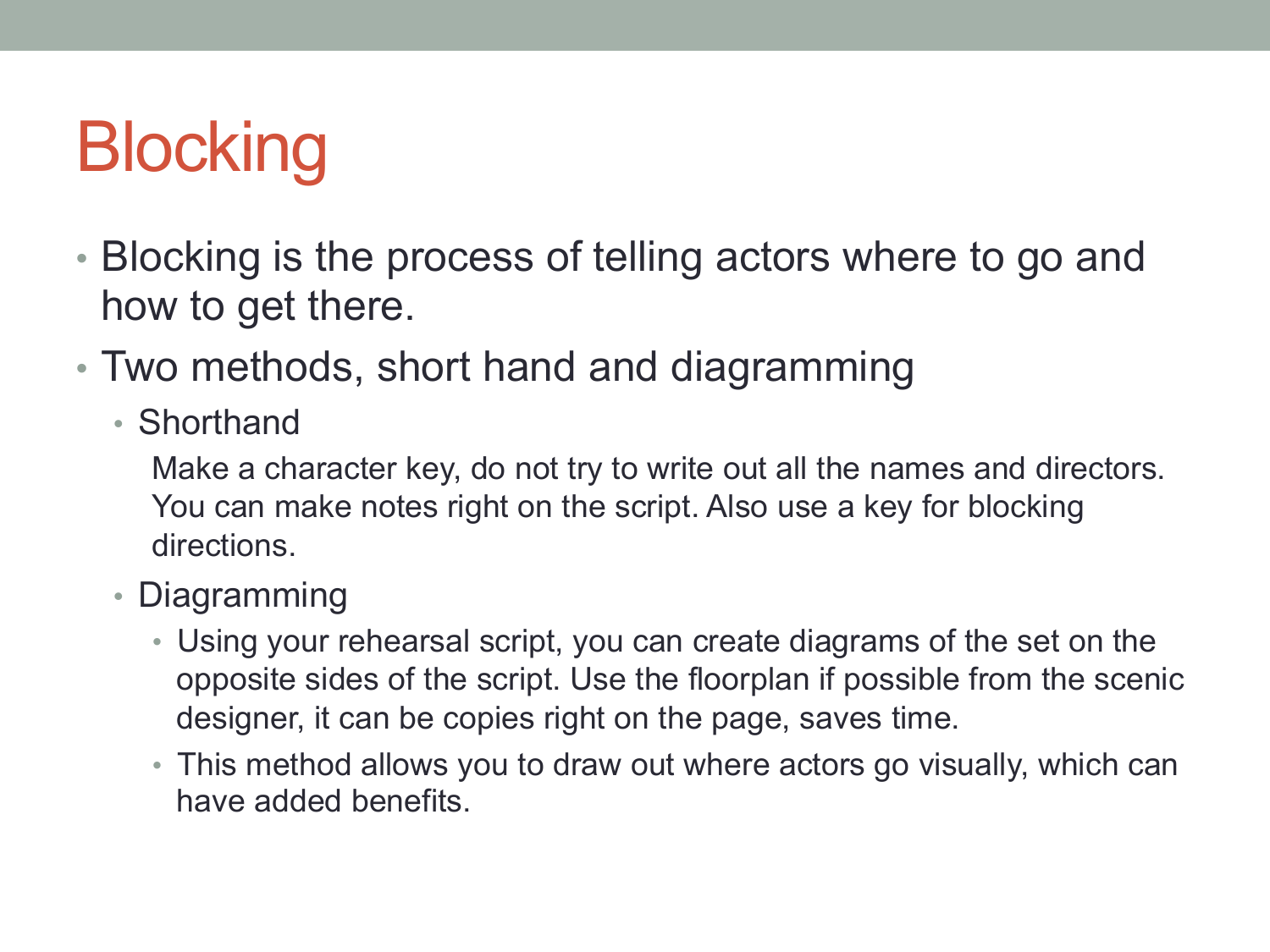# Rehearsal Rules

- Have them clear
- Printed
- You set the rules with your director for the show
- Be consistent
- Follow the rules yourself
- Establish rules on
	- Bathroom usage
	- Water usage
	- Talking
	- Materials to be brought or not brought
	- Prop handling
	- Cellphones
	- Anything you see need a for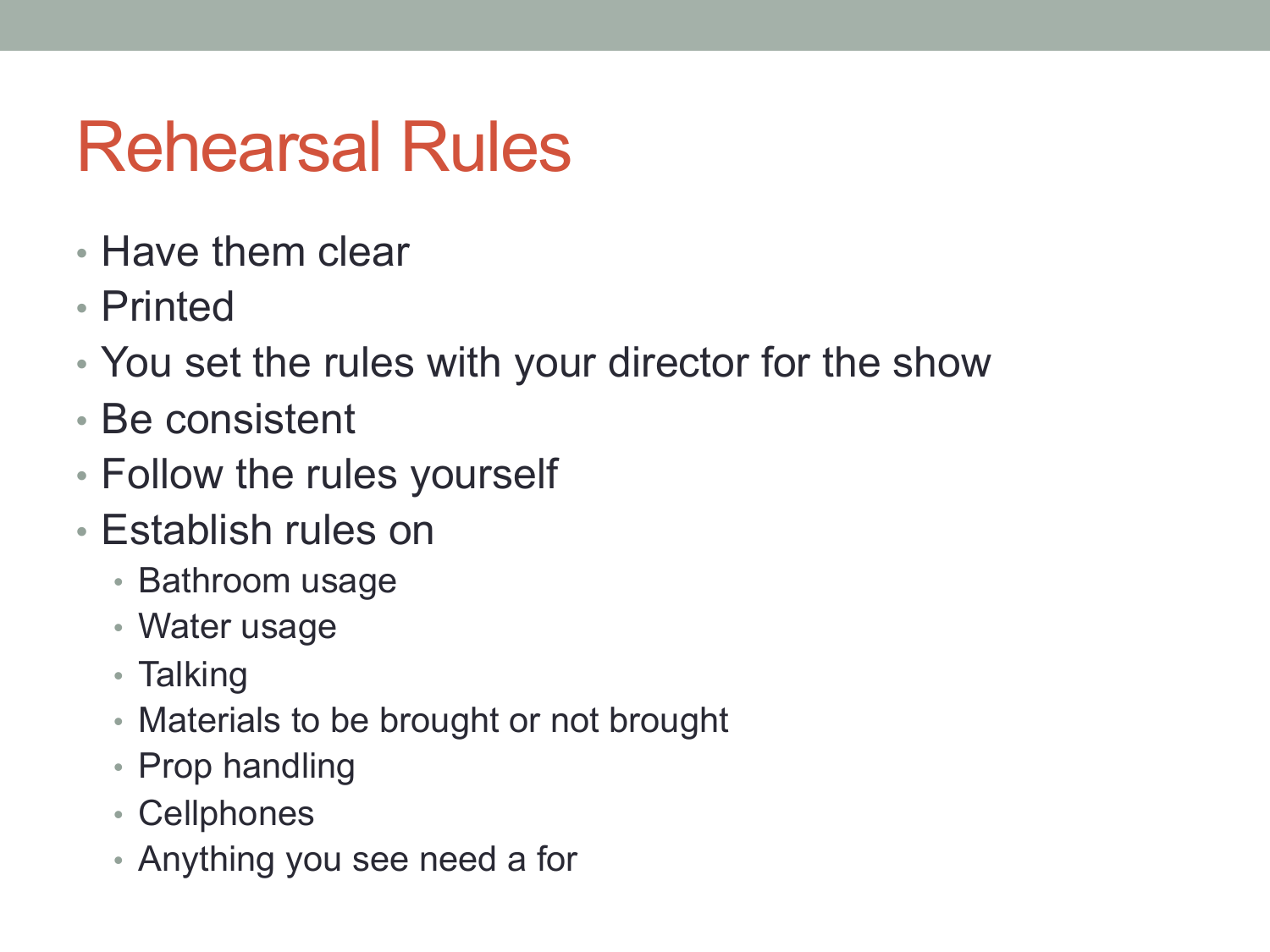# Callboard/Communication

- A physical callboard space is vital for students. Make sure you keep it updated.
- The world is going digital, don't be afraid of it, utilize and improvise to make it better
	- Google Drive
	- Group Me
	- Email
	- Text Messaging
	- Facebook
	- Virtual Stagemanager/Online Callboard/Other sites
	- All can be useful, don't over do it, pick the ones that work best for your group and make sure you're consistent with how you utilize it.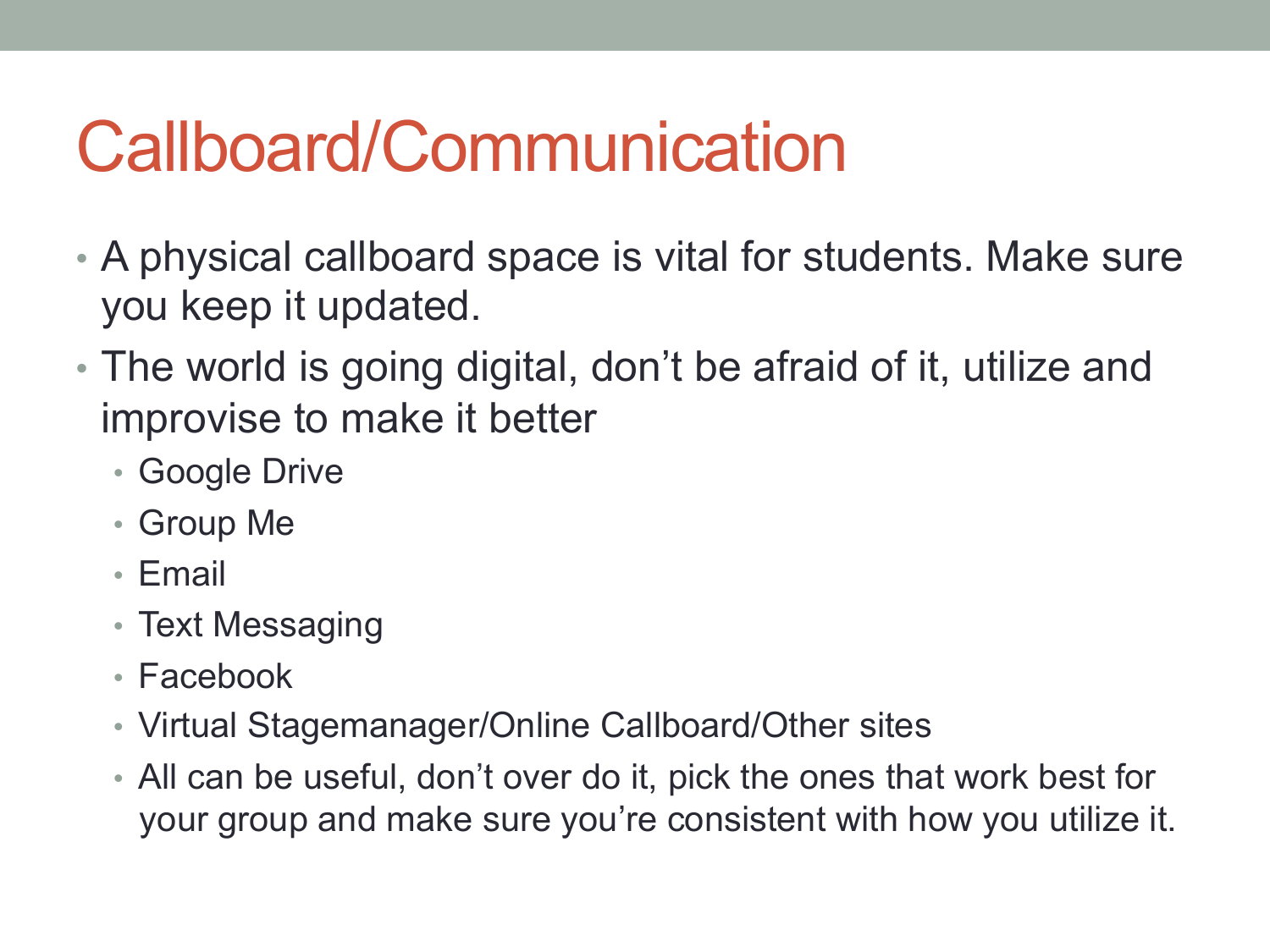### Moving the show forward acting and technically

- Set Deadlines
	- Acting
		- When are actors off script?
		- When are actors carrying props?
		- When do different elements need to be in place on the acting side, like accents, movements, and dance, etc.
	- Technical
		- When are designs done
		- When is the set up, costumes done, etc
		- In the space
		- Be clear on when things will be done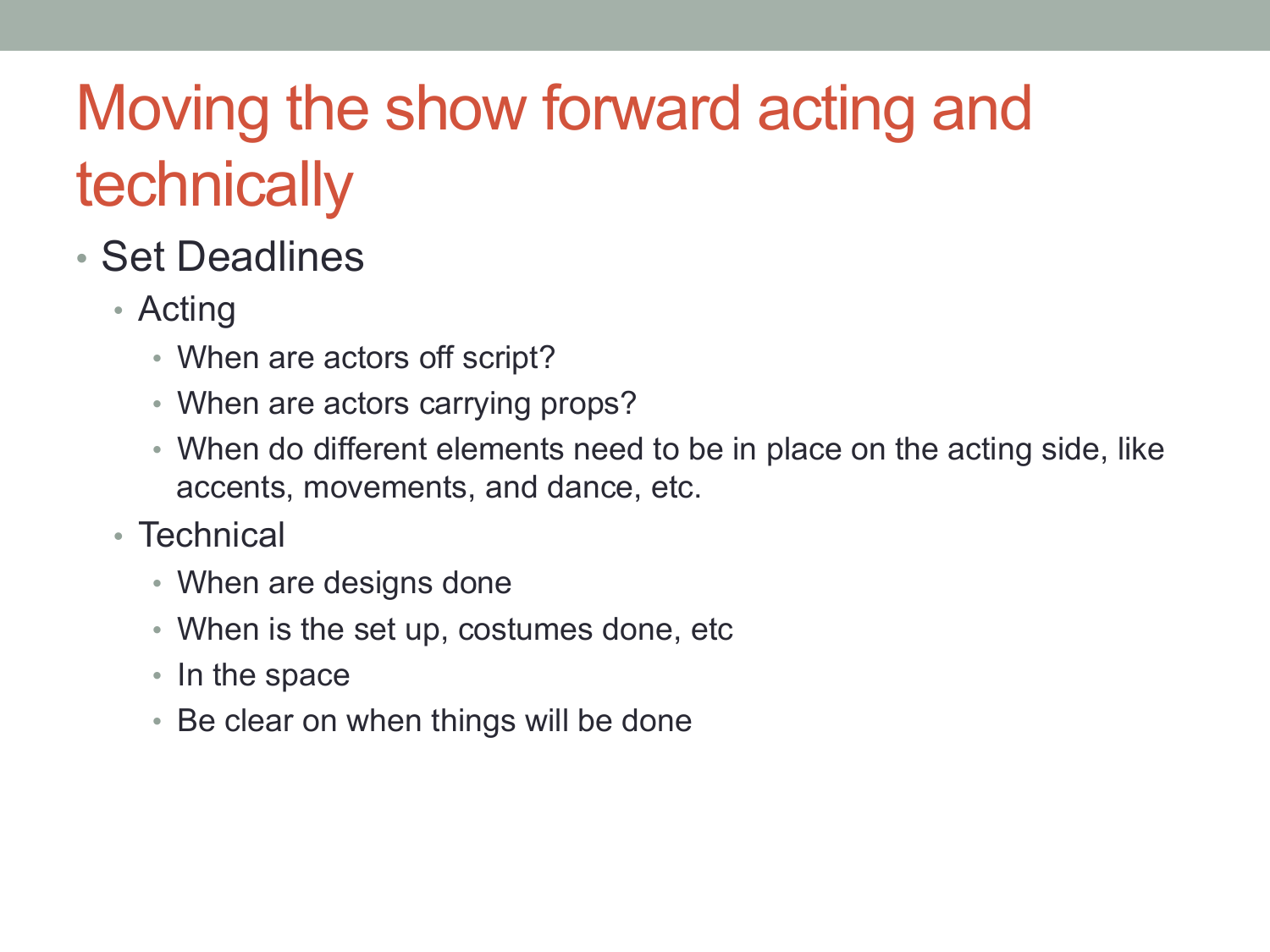### Production meetings

- Covers major notes for the different sections of tech.
- Everyone involved in design should be there.
- If they cant, phone them in.
- It should not be a rehashing of the rehearsal and production reports, sort those out ahead of time when possible. If you cant, those are brought up.
- This is a time for discussion, sometimes debate, but keep it civil and moving forward. Remember who gets the final choices.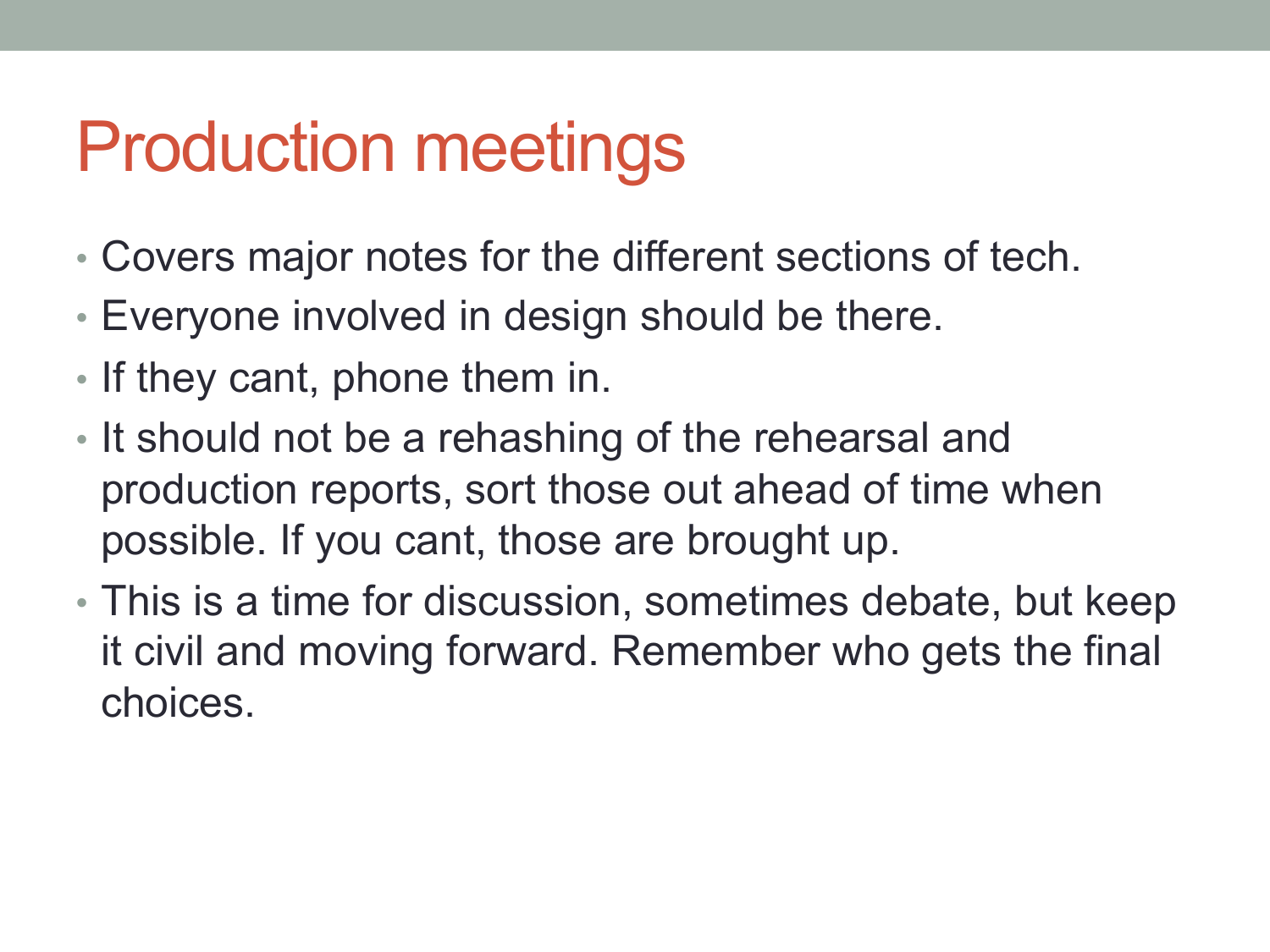### Technical Rehearsals

- Once again, plan ahead, schedule everyone and everything, with the design and technical team, so that time is wasted as little as possible.
- Coordinate groups so they are not waiting on others
- There will be some time that is not "interesting" find ways to keep them moving to keep them going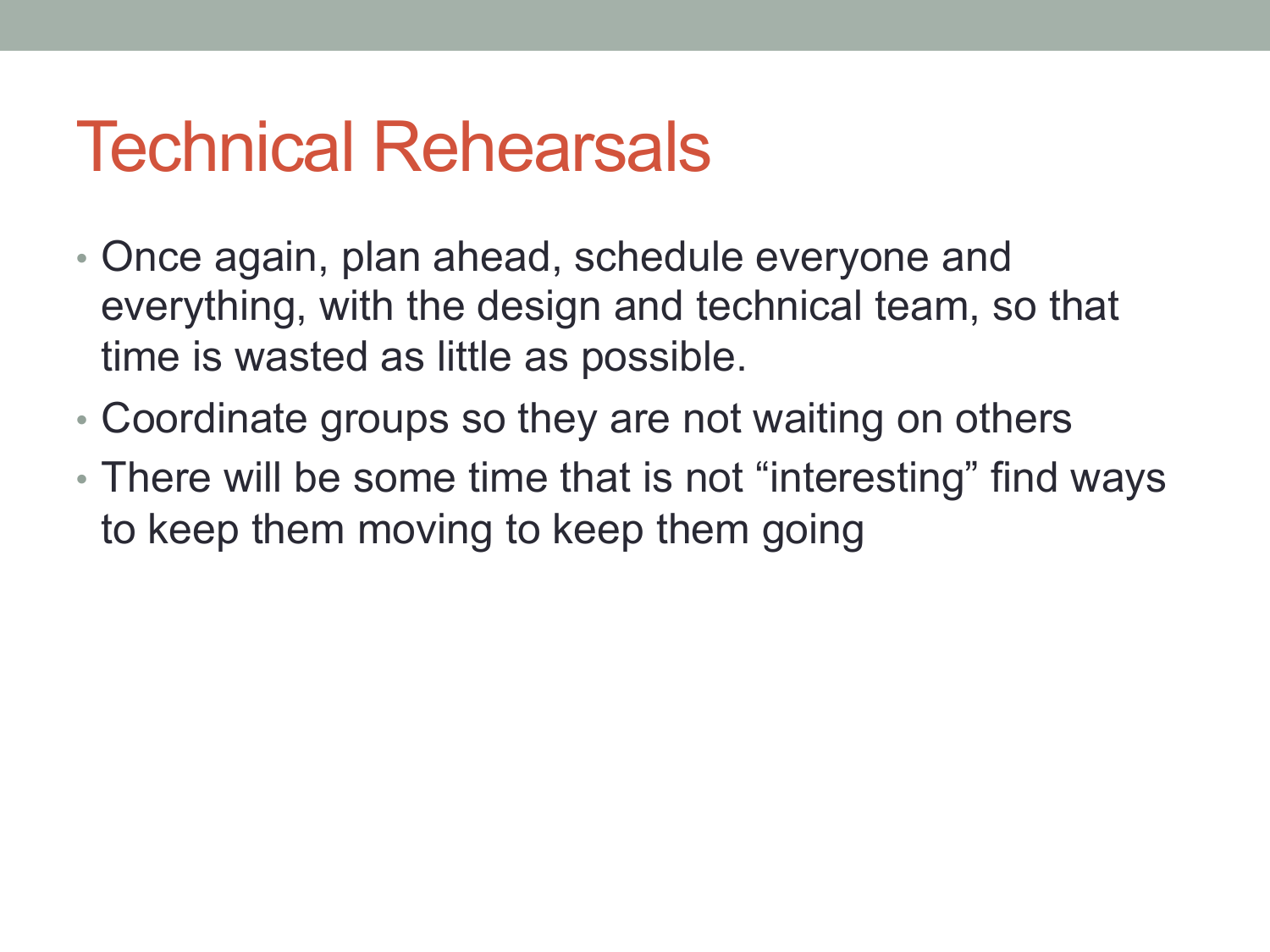# Opening Night/Show Prep

- Opening night is different than every other show.
- Opening night is the same as every other show. Make sure a schedule, pattern, and attitude are all set and prepared so actors know what they have to do and when.
- Make sure there are plans
- Don't reinvent the wheel, if something works or should be done, use it.
- If you have a better way, don't be afraid to use it either.
- Make sure lights and sound run through cues.
- Flyrails as well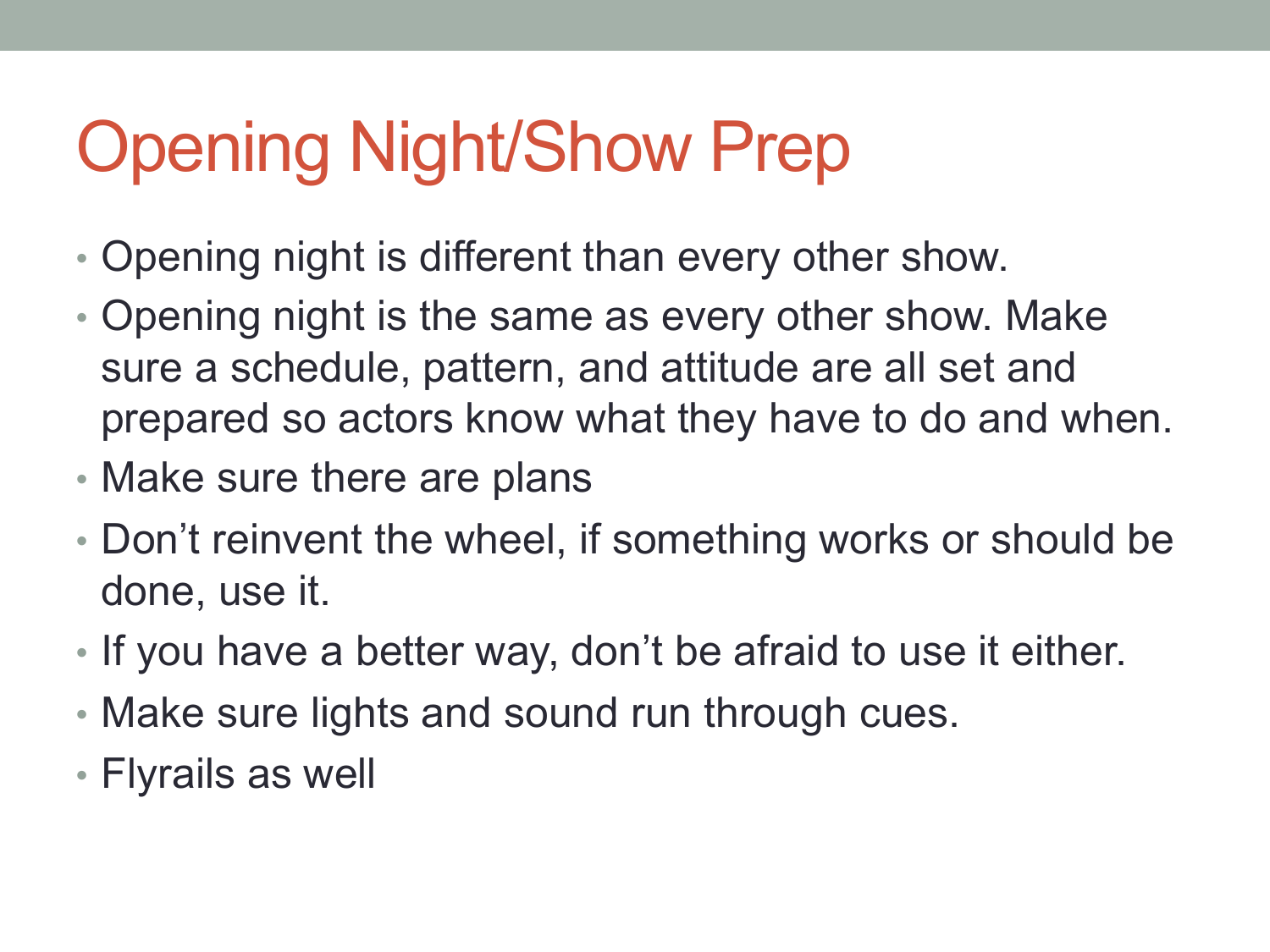### Preshow

- Have checklists for all your crew.
- Have a checklist for you
- Keep to the schedule
- Keep calling time, create a dialogue that everyone knows.
- If there are preshow traditions, let them happen (if not destructive or disruptive)
- Keep a calm and collected face, no matter how nervous you or others all, its show time and you're ready.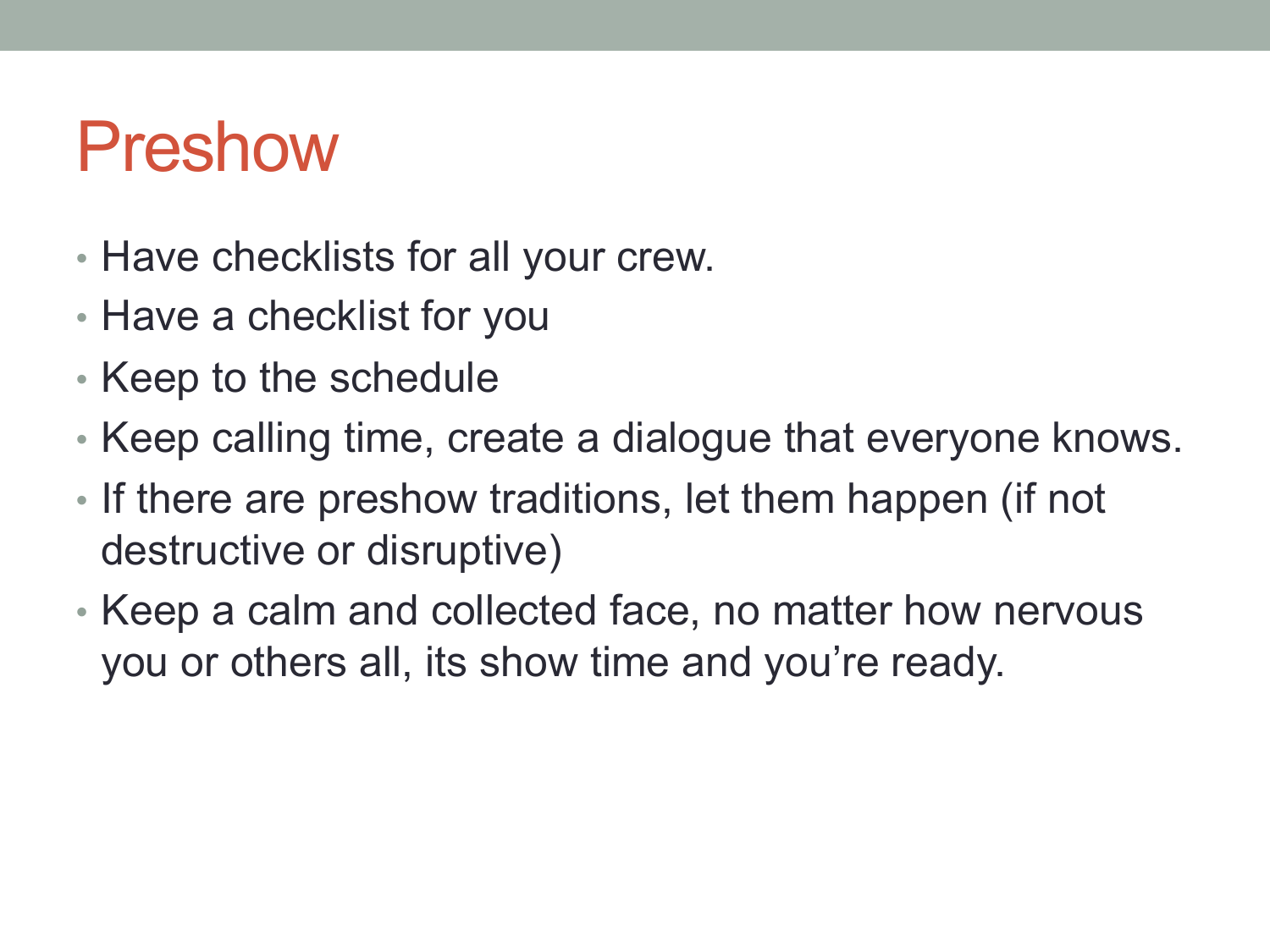#### Calling the show/Crew Responsibilities

- Do a dry run with your technicians before tech rehearsals start so questions can be answered and holes filled.
- For calling cues, you should call lights, set, sometimes sound. Microphones are usually run by the operator.
- Call lights with numbers
- Call sound with letters
- All cues should be marked down in the script.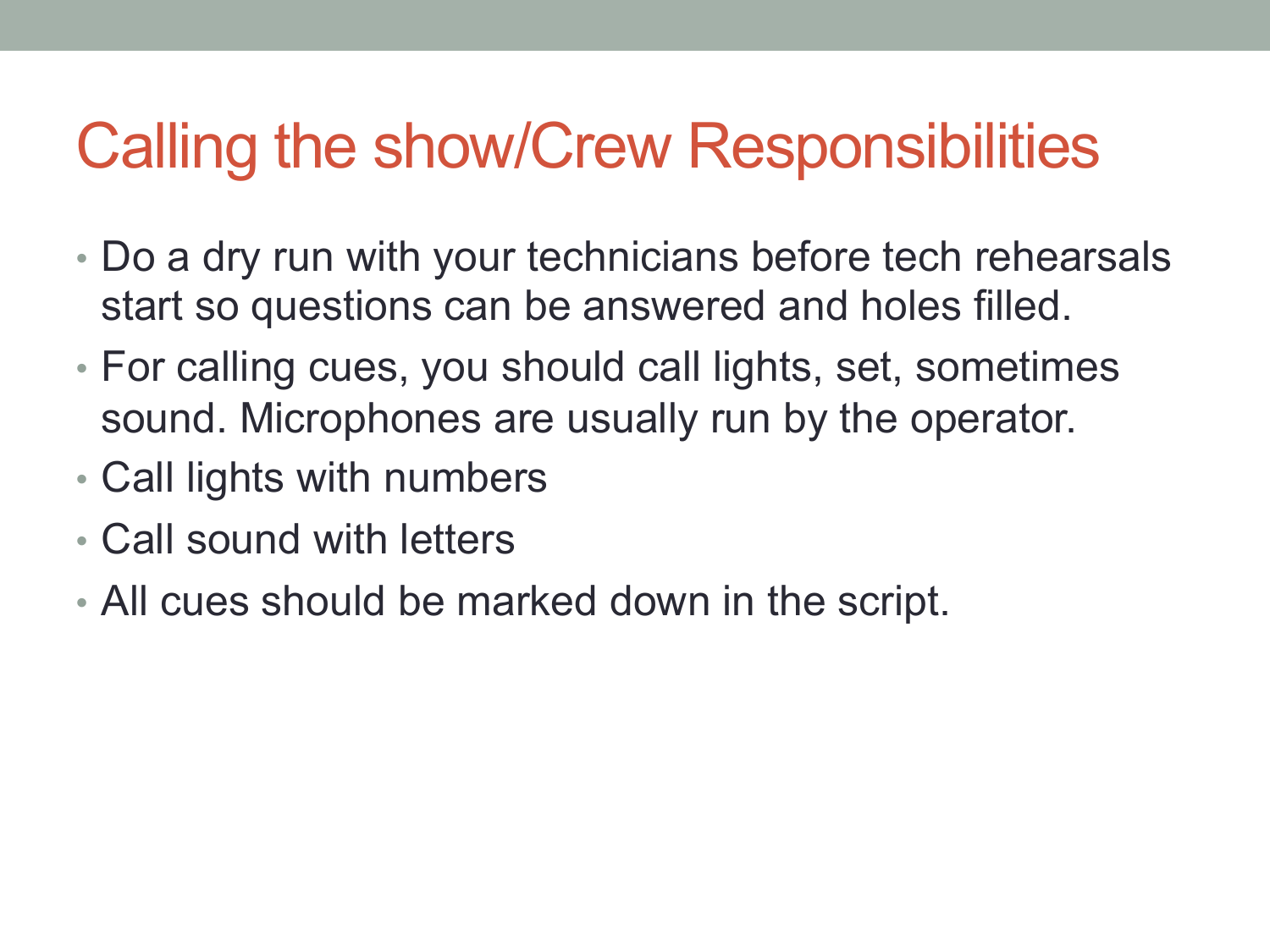# Handling Conflicts

• You are in charge of making the show run. Have set rules, personal conflicts should not interfere with the show. Remind people that they are here to do the show. Work with them if it can be resolved quick, make needed mediations and get back to the show.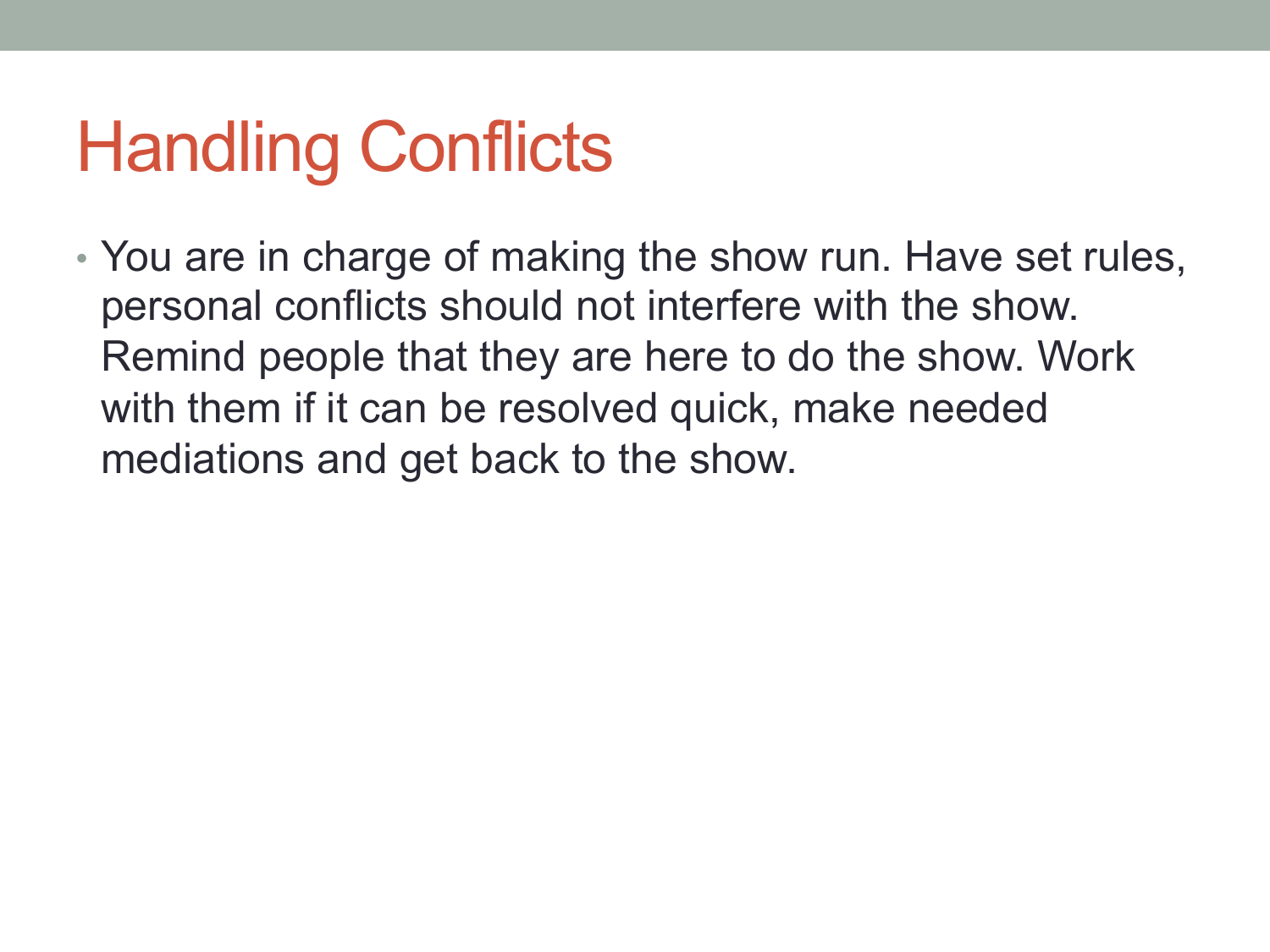### Production Reports

- Production reports are very similar to rehearsal reports. These are still helpful, even in short run, educational shows because if a light burns out, a note should be made for the next day to get it fixed.
- Also these would include house counts, reactions, issues, actor mistakes, and any other notes. When shows are done, the last thing you want to do is fix things (or maybe the first but you will be worn out), make the list so it can be fixed the next day.